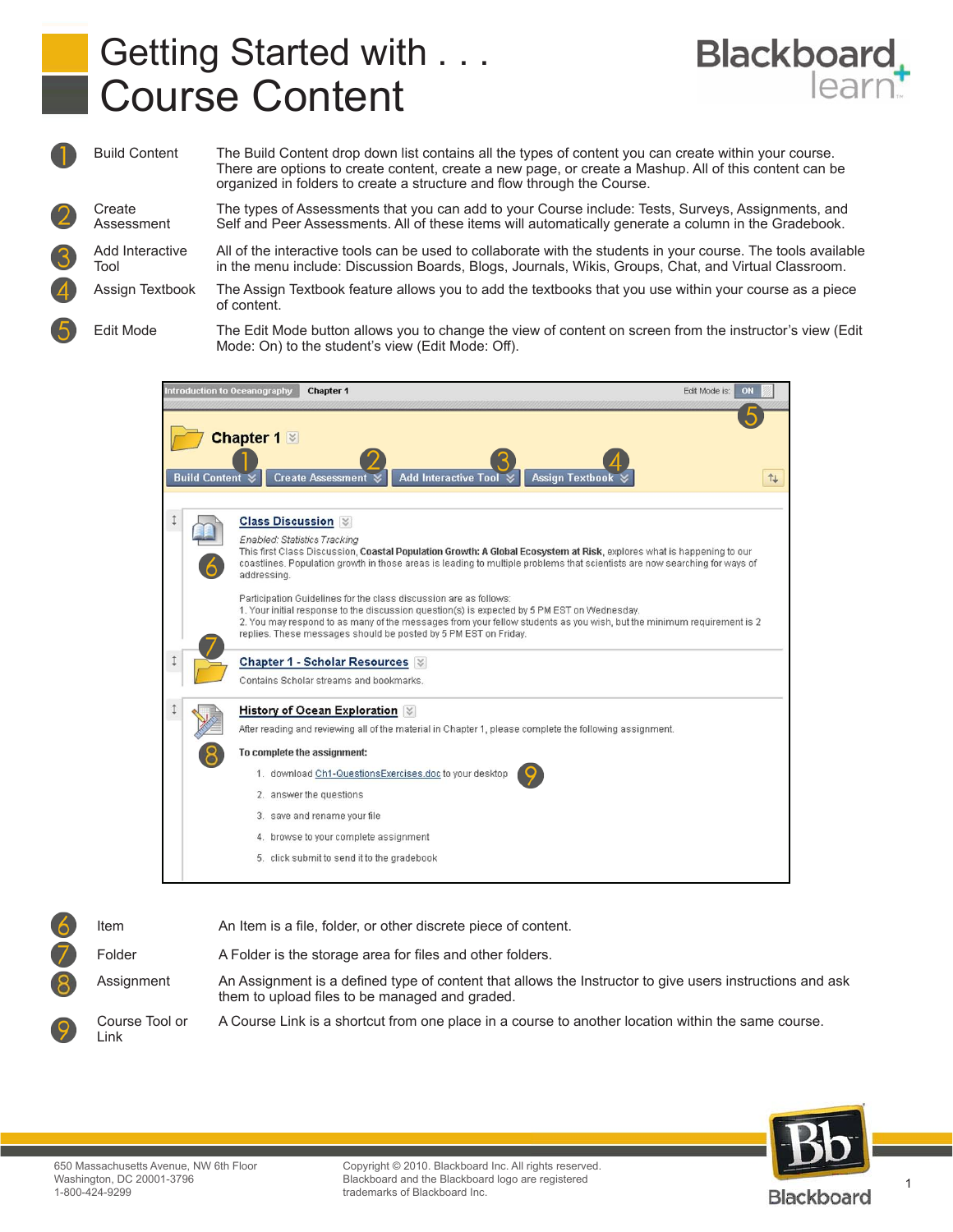## Getting Started with . . . Course Content



| Task                                | <b>What You Need to Know</b>                                                                                                                                                                                                                                                                                                                                                             |    | <b>Steps to Accomplish</b>                                                                 |
|-------------------------------------|------------------------------------------------------------------------------------------------------------------------------------------------------------------------------------------------------------------------------------------------------------------------------------------------------------------------------------------------------------------------------------------|----|--------------------------------------------------------------------------------------------|
| Create a Content Item               | Content items are containers that display content<br>directly on the page or link to content. For example,<br>you can create and upload a package of HTML files or<br>a slideshow and link to it.                                                                                                                                                                                        | 1. | Select the preferred Content Area on the<br>course menu.                                   |
|                                     |                                                                                                                                                                                                                                                                                                                                                                                          | 2. | Point to Build Content on the action bar.                                                  |
|                                     |                                                                                                                                                                                                                                                                                                                                                                                          | 3. | Click Create Item.                                                                         |
|                                     |                                                                                                                                                                                                                                                                                                                                                                                          | 4. | Type a brief name for the new content item.                                                |
|                                     |                                                                                                                                                                                                                                                                                                                                                                                          | 5. | Provide any text or information about that<br>item.                                        |
|                                     |                                                                                                                                                                                                                                                                                                                                                                                          | 6. | Attach any files and set the options for the<br>item.                                      |
|                                     |                                                                                                                                                                                                                                                                                                                                                                                          | 7. | Click Submit.                                                                              |
| Attach a File to an<br>Item         | You can attach a file from your computer or from<br>Course Files as a Link to a Content Collection Item, a<br>Folder, a Link to a file, or an External Link.                                                                                                                                                                                                                             | 1. | From the Create Item or Edit Item page, click<br><b>Browse</b> to locate the file.         |
|                                     |                                                                                                                                                                                                                                                                                                                                                                                          | 2. | Click Submit.                                                                              |
| <b>Control Access</b>               | Control Access by setting a content item link or tool to<br>available or unavailable. If marked available, the item<br>will be visible to students. In this instance, availability<br>can be restricted by date. If an item is unavailable, it<br>does not appear, no matter what date settings are also<br>given.<br>More advanced access control can be set using<br>Adaptive Release. |    | Add a Basic Adaptive Release Rule                                                          |
|                                     |                                                                                                                                                                                                                                                                                                                                                                                          | 1. | From the Content Item's contextual menu<br>select Adaptive Release.                        |
|                                     |                                                                                                                                                                                                                                                                                                                                                                                          | 2. | Set the Date, Membership, Grade, and<br>Review Status options.                             |
|                                     |                                                                                                                                                                                                                                                                                                                                                                                          | 3. | Click Submit.                                                                              |
| Add a Course Link                   | Adding a course link will link to a specific places within<br>your course. You can link to an item, an assessment<br>or a tool.                                                                                                                                                                                                                                                          | 1. | In Edit Mode, access a Content Area.                                                       |
|                                     |                                                                                                                                                                                                                                                                                                                                                                                          | 2. | Point to Build Content and select Course<br>Link.                                          |
|                                     |                                                                                                                                                                                                                                                                                                                                                                                          | 3. | In the Text box, enter the text to appear<br>under the link name in the Content Area.      |
|                                     |                                                                                                                                                                                                                                                                                                                                                                                          | 4. | Open the Course Map by clicking <b>Browse</b> .<br>Select the item you want to link to.    |
|                                     |                                                                                                                                                                                                                                                                                                                                                                                          | 5. | Set the Options.                                                                           |
|                                     |                                                                                                                                                                                                                                                                                                                                                                                          | 6. | Click Submit.                                                                              |
| Display Content as<br>Items or Text | In the Content Area, you can display the contents as<br>"Show Icons and Text" or "Show Icons Only" View.<br>In the "Show Icons and Text" view, you will see<br>the corresponding icon with the content name and<br>description.<br>In the "Show Icons Only" view, you will see the<br>corresponding icon and content name.                                                               | 1. | From the Course Menu open the content<br>area.                                             |
|                                     |                                                                                                                                                                                                                                                                                                                                                                                          | 2. | Click the Action Link Icon beside the name of<br>the content area.                         |
|                                     |                                                                                                                                                                                                                                                                                                                                                                                          | 3. | Select Show Icons Only or Show Text<br>Only.                                               |
| Reorder Content                     | Items can be reordered using the drag and drop<br>controls or by using the Keyboard Accessible<br>Reordering Tool.                                                                                                                                                                                                                                                                       | 1. | Click the Keyboard Accessible Reordering<br>Tool beside the Edit Mode button.              |
|                                     |                                                                                                                                                                                                                                                                                                                                                                                          | 2. | Select the item you wish to move in the list.                                              |
|                                     |                                                                                                                                                                                                                                                                                                                                                                                          | 3. | Use the up and down arrows below the title<br>box or on your keyboard to adjust the order. |
|                                     |                                                                                                                                                                                                                                                                                                                                                                                          | 4. | Click Submit.                                                                              |



Copyright © 2010. Blackboard Inc. All rights reserved. Blackboard and the Blackboard logo are registered trademarks of Blackboard Inc.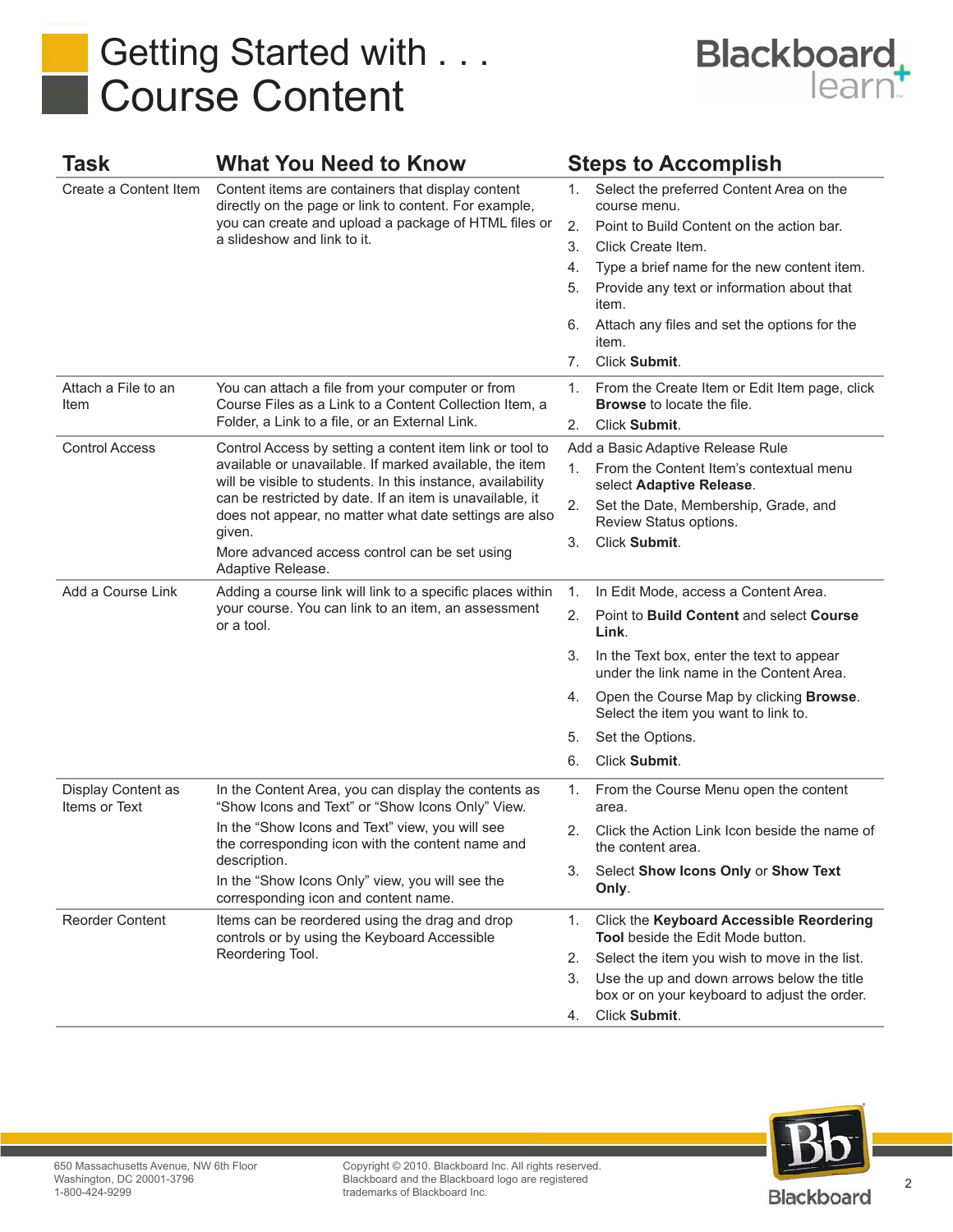## Getting Started with . . . Course Content



| <b>Track Usage</b> | Tracking Reports area can be used by instructors to<br>generate reports on the course usage and activity.<br>Instructors can view specific Student's usage to<br>determine if Students are actively using the course. |         | From the Course Menu select a Content<br>Area.                                                                                                       |
|--------------------|-----------------------------------------------------------------------------------------------------------------------------------------------------------------------------------------------------------------------|---------|------------------------------------------------------------------------------------------------------------------------------------------------------|
|                    |                                                                                                                                                                                                                       | 2.      | Select the Content Item where you want to<br>apply the Tracking Report.                                                                              |
|                    |                                                                                                                                                                                                                       | 3.      | From the Content Item's contextual menu<br>select Statistics Tracking.                                                                               |
|                    |                                                                                                                                                                                                                       | 4.      | Select On or Off.                                                                                                                                    |
|                    |                                                                                                                                                                                                                       | 5.      | Click Submit.                                                                                                                                        |
| Apply Metadata     | Content Metadata stores information about a piece of<br>content.                                                                                                                                                      |         | From the Content Area select a Content Item.                                                                                                         |
|                    |                                                                                                                                                                                                                       | $2_{1}$ | From the Content Item's contextual menu<br>select Metadata.                                                                                          |
|                    |                                                                                                                                                                                                                       | 3.      | Complete the necessary fields for the<br>General Information, Lifecycle Information,<br>Technical Information, and Rights<br>Management Information. |
|                    |                                                                                                                                                                                                                       | 4.      | <b>Click Submit.</b>                                                                                                                                 |



3